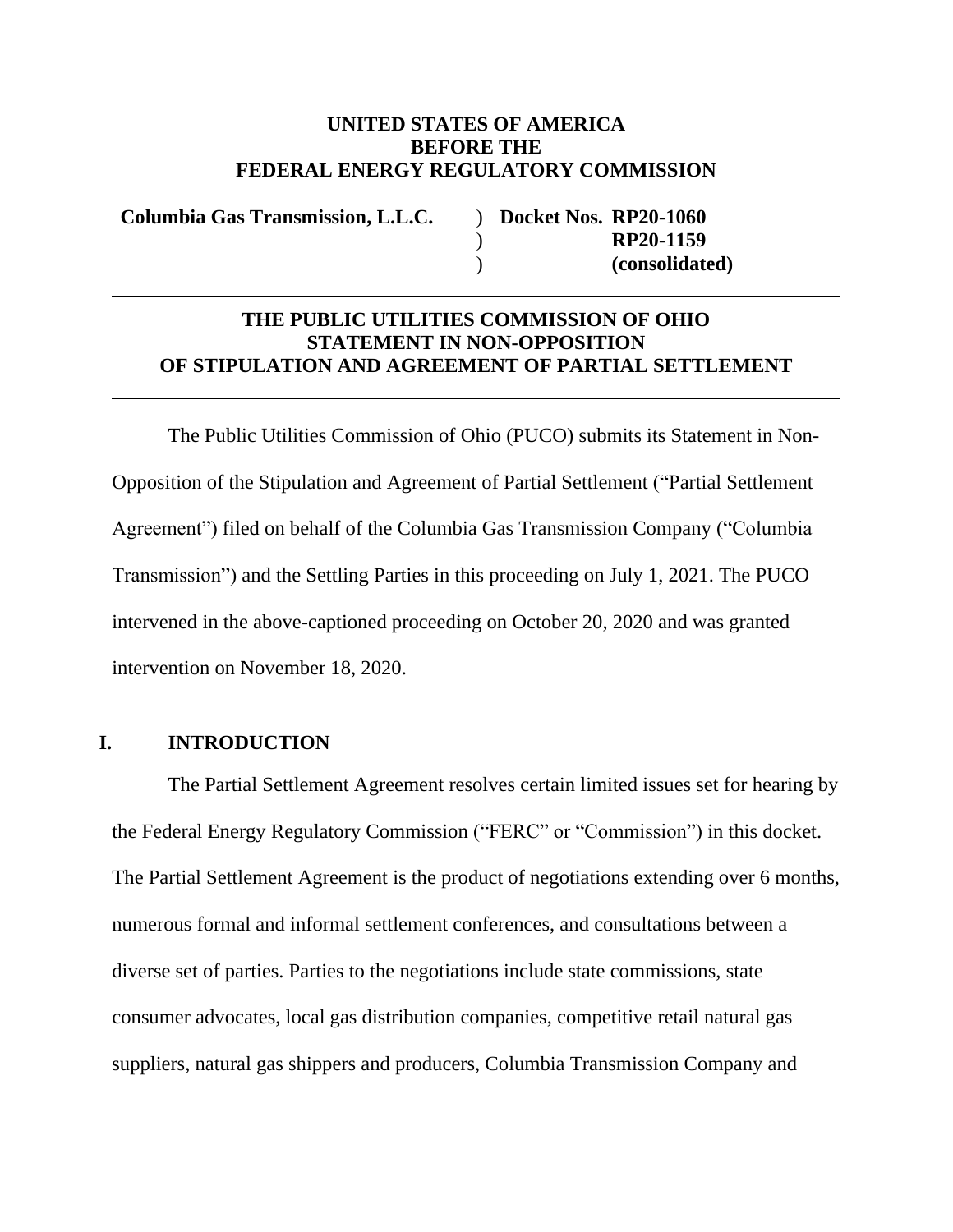FERC Trial Staff. The PUCO staff, as formally represented by the Ohio Attorney General's Office, attended the scheduled settlement discussions. In its July 1, 2021 Settlement Agreement filing, Columbia Transmission included approximately 48 separate representatives as Settling Parties.<sup>1</sup> The parties continue negotiations on the remaining issues in the rate case pursuant to FERC settlement procedures.

### **II. THE PARTIAL SETTLEMENT AGREEMENT REPRESENTS RESOLUTION OF SEVERAL RATE ISSUES**

On July 31, 2020, Columbia submitted a general rate case filing pursuant to section 4 of the Natural Gas Act, containing proposed revisions to its FERC Gas Tariff, Fourth Revised Volume No. 1 ("Tariff"). In the rate case filing, Columbia proposed, among other things: (a) to restate its base rates; (b) to roll in the costs of certain expansion facilities; (c) to establish a modernization cost recovery mechanism; and (d) on a prospective basis, following a Commission order approving the proposal, to change from its existing postage-stamp rate design to a two-zone rate structure. In addition, as relevant to this Partial Settlement, Columbia proposed certain changes to its Tariff, including to the General Terms and Conditions related to penalties and operational restrictions. 2

The Commission accepted Columbia's proposed tariff records subject to refund, suspended their effectiveness for the maximum five-month period effective February 1,

 $\overline{a}$ 

<sup>1</sup> Stipulation and Agreement of Partial Settlement and Motion for Shortened Comment Period, Appendix A, Docket No. RP20-1060-000, et al., (July 1, 2021).

<sup>2</sup> See General Section 4 Rate Filing & Tariff Changes, Transmittal Letter, Docket No. RP20-1060-000 (July 31, 2020).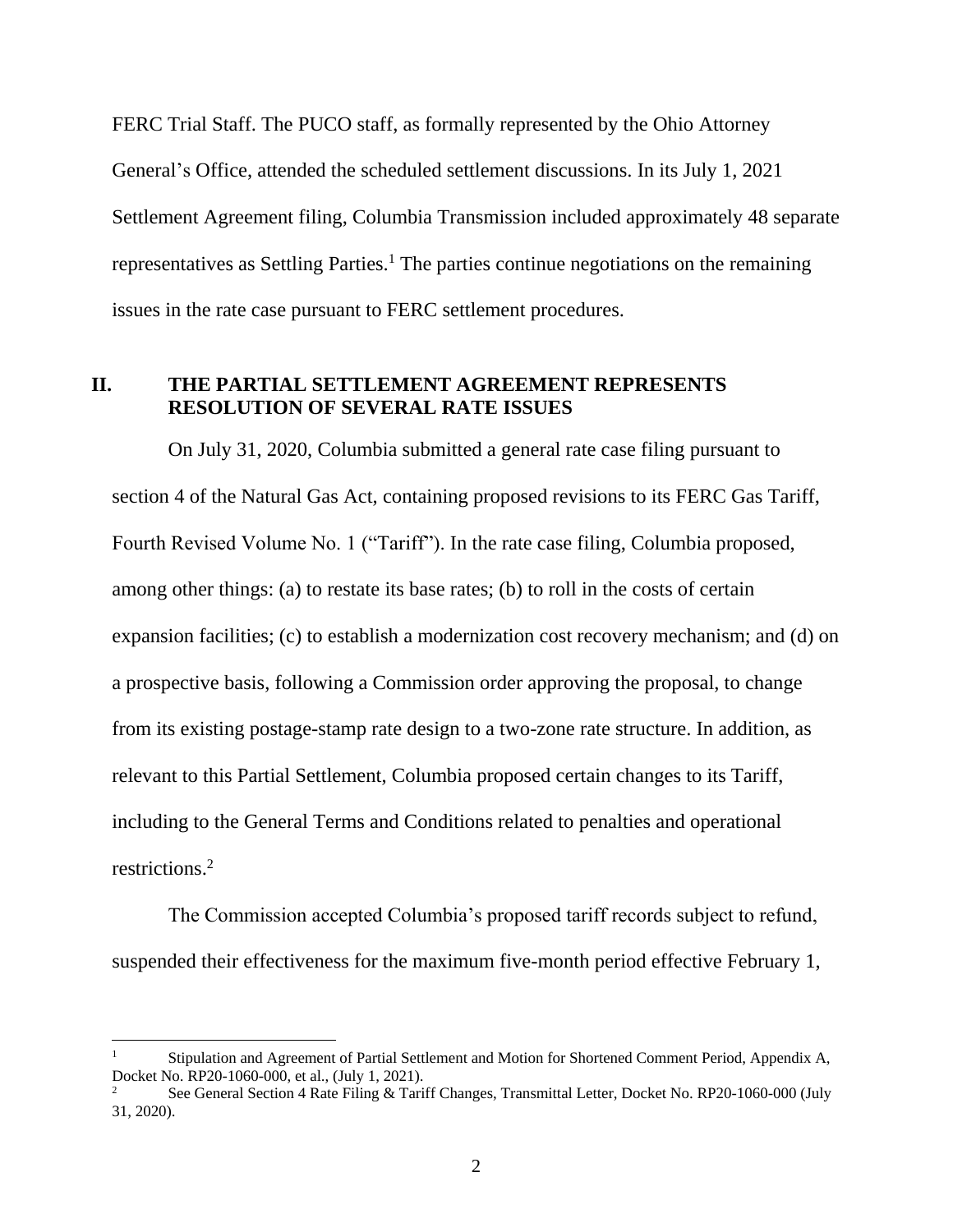2021, and established an evidentiary hearing to explore the issues presented in the rate case filing. $3$ 

The PUCO notes that the Partial Settlement agreement, among other things, provides for the resolution of the following items:

- The withdrawal of the currently effective Tariff revisions contained in the rate case filing with regard to penalties for scheduling and violations of interruption orders, operational flow orders, and unauthorized withdrawal.
- The elimination of currently effective Tariff revisions contained in the rate case filing to broaden Columbia Transmission's right to confiscate gas when customers exceed stated volume limitations.
- Columbia Transmission will not resubmit any of the withdrawn Tariff revisions or any materially similar proposals, to become effective on or before April 1, 2025.
- Columbia Transmission will withdraw its filing in FERC Docket RP21- 351, known as the Capital Cost Recovery Mechanism (CCRM) filing, inclusive of the currently effective CCRM rates. According to Columbia's filing in RP21-351, the currently effective CCRM rates represent a 9.5 percent increase in rates over the previously effective CCRM.<sup>4</sup>

 $\overline{a}$ 

<sup>3</sup> *Columbia Gas Transmission LLC,* 172 FERC ¶ 61,186 (August 31, 2020).

Stipulation and Agreement of Partial Settlement and Motion for Shortened Comment Period at 7-8, Docket No. RP20-1060-000, et al., (July 1, 2021).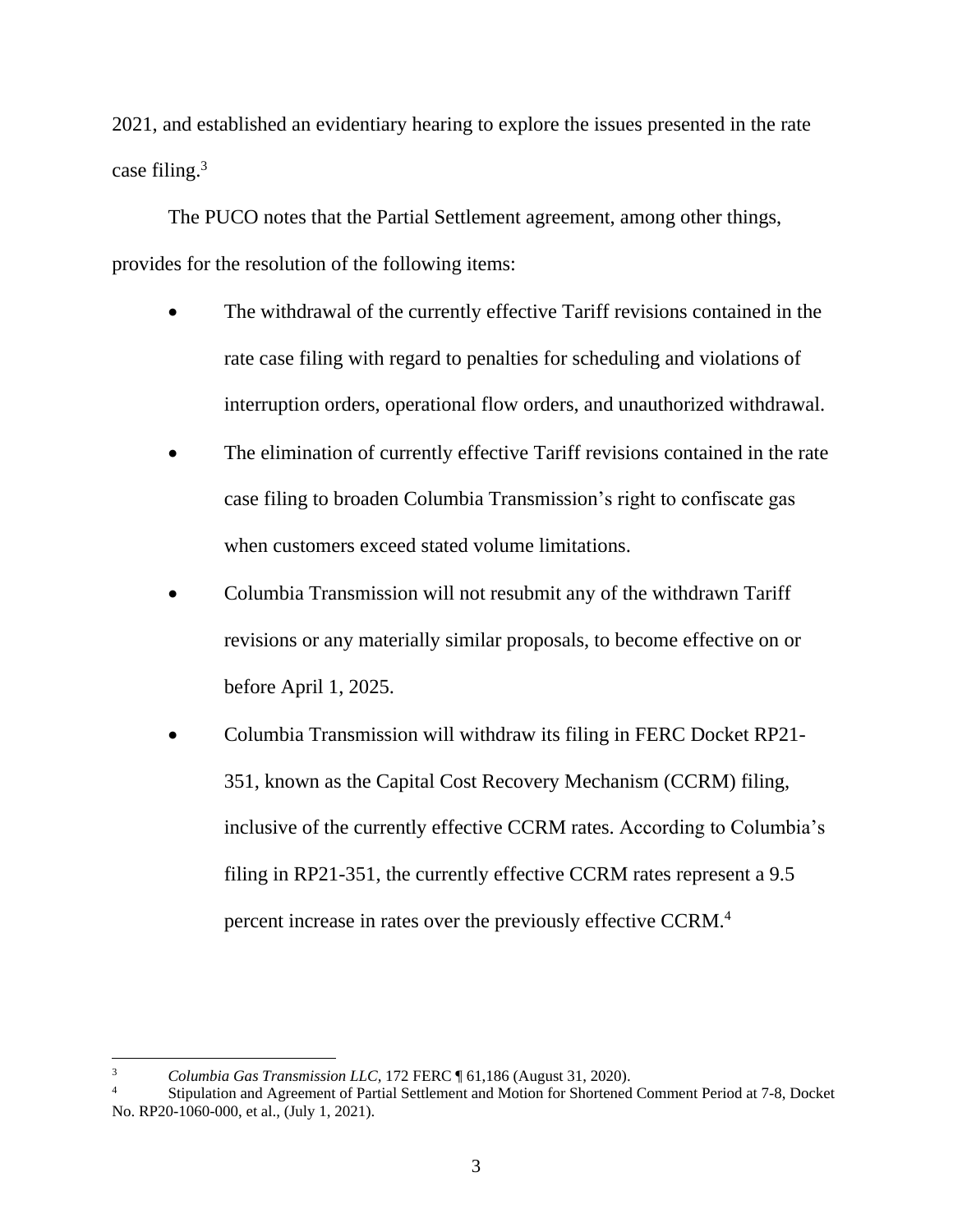## **III. BENEFITS OF THE PARTIAL SETTLEMENT AGREEMENT TO OHIO RATEPAYERS**

The PUCO does not oppose the Partial Settlement Agreement as it will preclude the possibility of lengthy, expensive litigation before the Commission and potentially federal appellate courts. While it does not resolve all of the issues in Columbia Transmission's pending general rate case, the PUCO believes that the Partial Settlement Agreement reduces certain wholesale gas transmission costs including penalties and operational restrictions contained in the rate case filing, and, therefore, is ultimately beneficial to Ohio ratepayers.

# **IV. CONCLUSION**

The PUCO requests that FERC consider it a Settling Party to the July 1, 2021 Partial Settlement Agreement as a non-opposing party.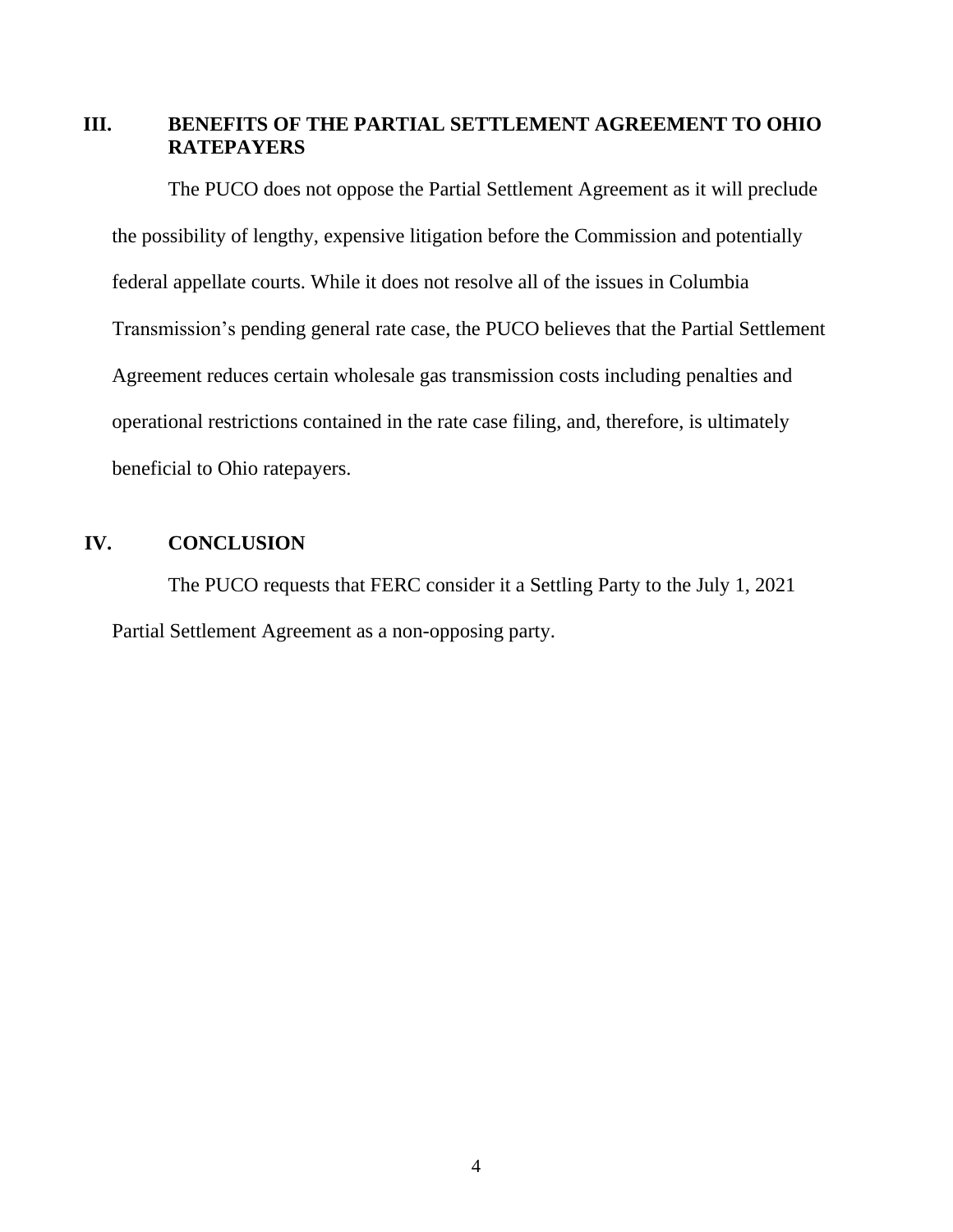Respectfully submitted,

**Dave A. Yost** Ohio Attorney General

**John H. Jones** Section Chief

*/s/ Thomas G. Lindgren* **Thomas G. Lindgren** Assistant Attorney General Public Utilities Section 30 East Broad Street, 26<sup>th</sup> Floor Columbus, Ohio 43215-3414 614.644.8768 (telephone) 866.818.6152 (facsimile) [Thomas.Lindgren@OhioAGO.gov](mailto:Thomas.Lindgren@OhioAGO.gov)

**On Behalf of The Public Utilities Commission of Ohio**

July 15, 2021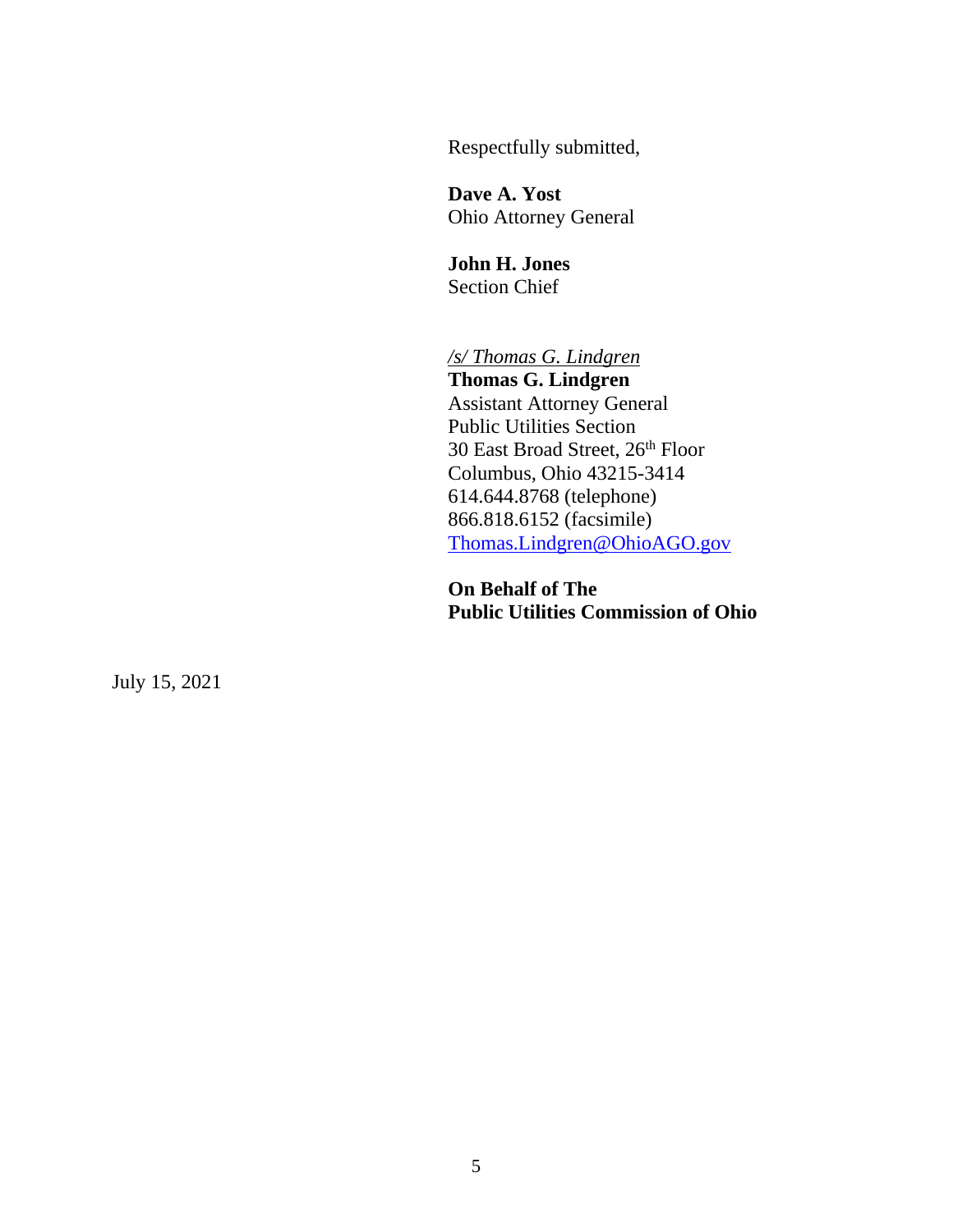## **CERTIFICATE OF SERVICE**

I hereby certify that I have on this date caused a copy of the foregoing document to be served on each person included on the official service list maintained for this proceeding by the Commission's Secretary, by electronic mail or such other means as a party may have requested, in accordance with Rule 2010 of the Commission's Rules of Practice and Procedure, 18 C.F.R. § 385.2010. Dated this the 15<sup>th</sup> day of July 2021, at Columbus, Ohio.

*/s/ Thomas G. Lindgren*

**Thomas G. Lindgren** Assistant Attorney General